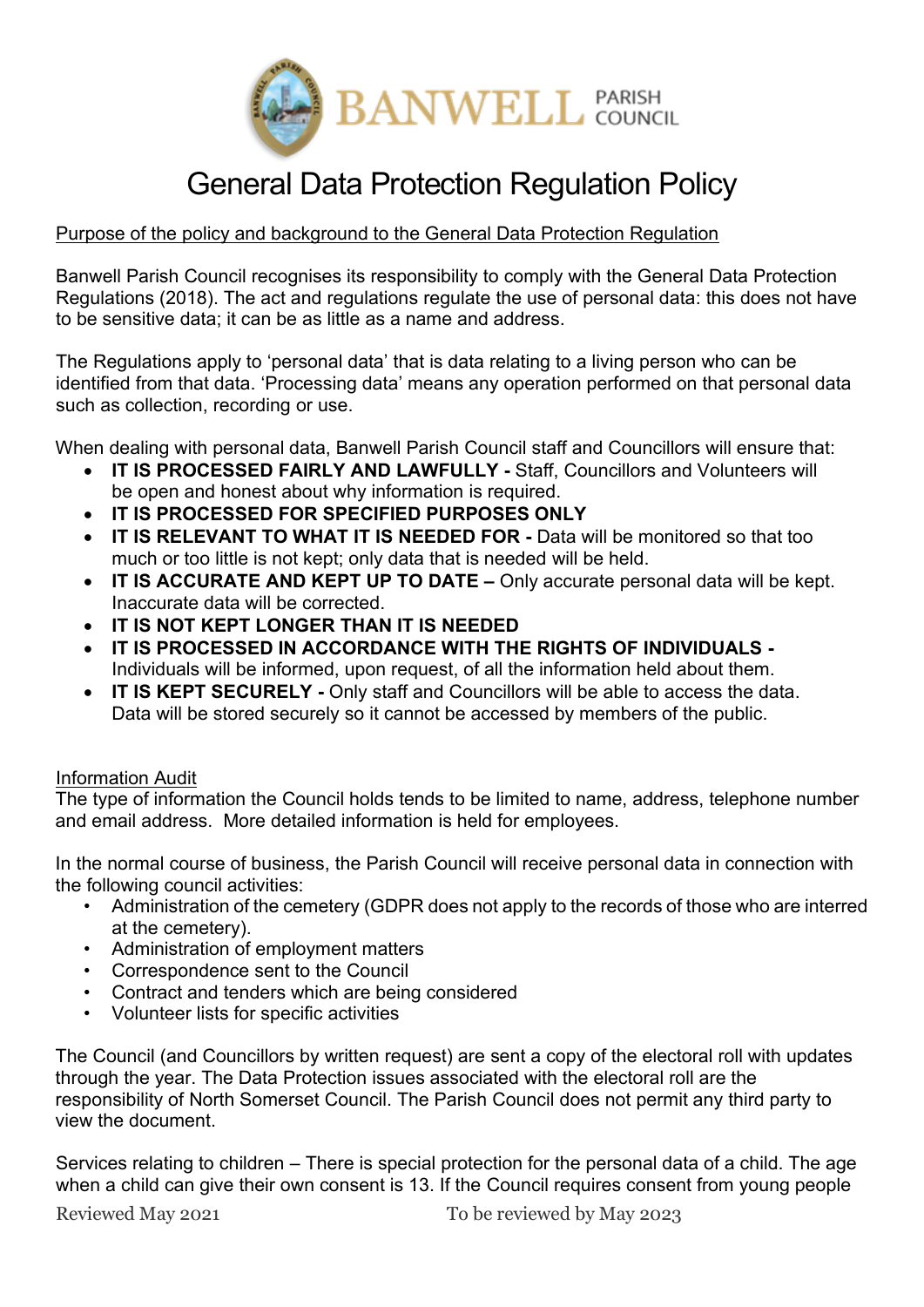under 13, the Council will obtain a parent or guardian's consent in order to process the personal data lawfully. Consent forms for children age 13 plus, will be written in language that they will understand. Whilst the Council does not directly collect information from children it will ensure that the Youth Club Commissioned service is aware of the relevant Data Protection issues that will need to be taken into consideration.

# Sensitive data

The Act requires 'sensitive data' to be treated differently. Categories of sensitive data includes racial or ethnic origins, political opinions, religious beliefs, health issues. The Parish Council does not collect such data.

Where the Council carries out village- wide surveys, such as for a Neighbourhood Plan or a Parish Plan, the responses are anonymous and questions are not asked on a topic that is classified as sensitive.

#### Storage of data

All Council paper documents are stored in the Parish Office. All computer records are stored on a password protected desktop computer with anti-virus software. This policy should be read alongside the Council's Acceptable Usage Policy which gives more detail concerning electronic information.

#### How the data is used

Data will be used only for the purpose for which it has been supplied. Data will not be passed to a third party without the express consent of the data subject. The Council will not share or sell data.

If an elected or co-opted Councillor needs to access information to help carry out their duties, they may only access as much information as is necessary for the particular task and it will be used only for that specific purpose. Information will not be released without the prior consent of the Parish Clerk. Data will never be used for political reasons unless the data subjects have consented.

#### Subject access requests

A request for a copy of information held by the Council can be made only in accordance with the process and response time as prescribed in the General Data Protection Regulations 2018

#### Data eradication request

Individuals have a right to have their personal data erased (sometime known as the 'right to be forgotten') where their personal data is no longer necessary in relation to the purpose for which it was originally collected and data portability must be done free of charge. Data portability refers to the ability to move, copy or transfer data easily between different computers.

If a request is received to delete information, then the Clerk will respond to this request within a month. The Clerk has the delegated authority from the Council to delete information.

If a request is considered to be manifestly unfounded then it may be refused, or a charge may apply. The charge will be as detailed in the Council's Freedom of Information Publication Scheme (currently £1 per page). The Parish Council will be informed of such requests.